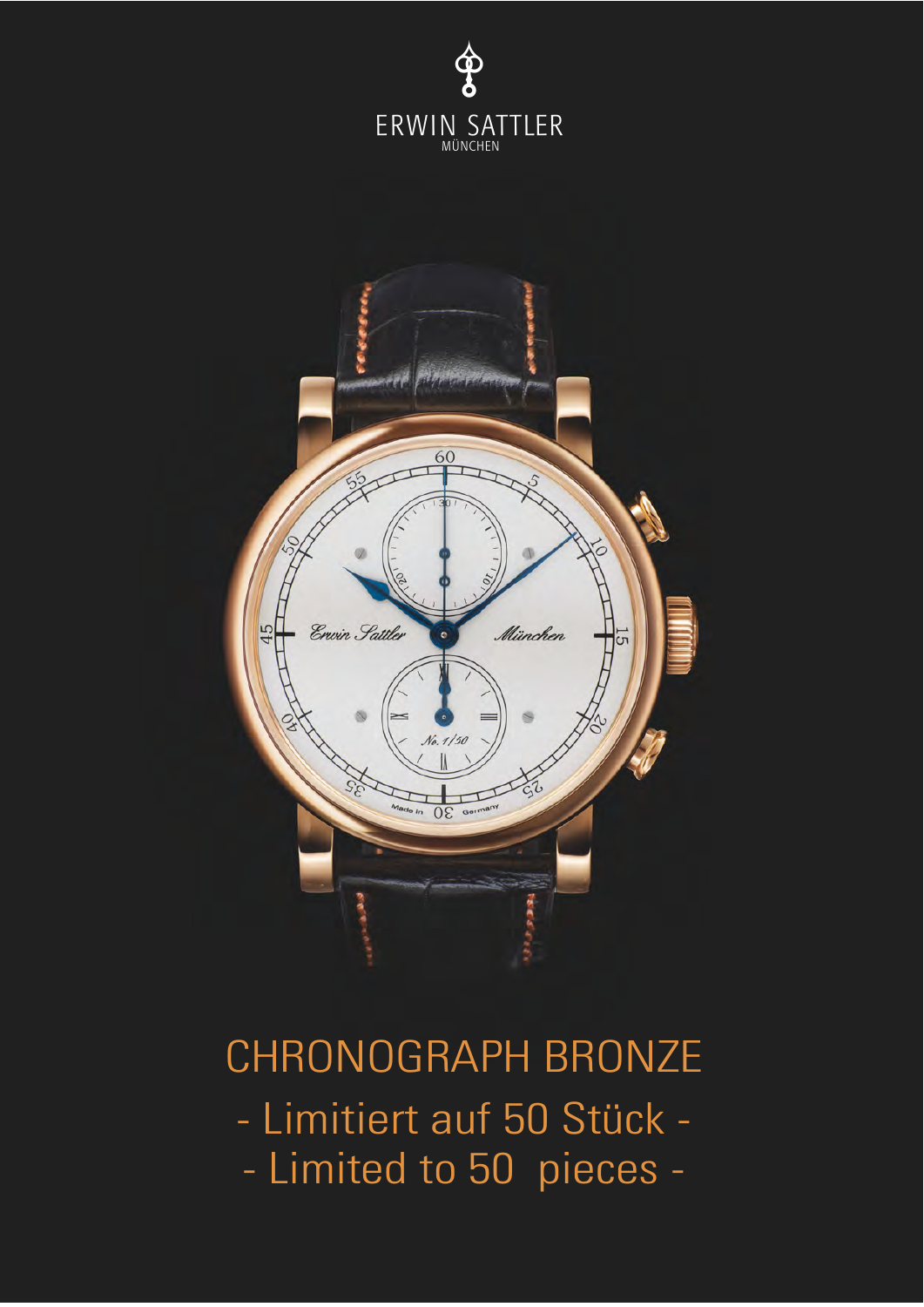### EIN ELEGANTER ZEITMESSER MIT STOPPFUNKTION  $-$  LIMITIERT AUF 50 STÜCK  $-$

#### Highlights

- Stoppfunktion mit maximaler Messung bis zu 12 Stunden
- Symmetrisch angeordnete Totalisatoren
- Handguillochierter Rotor
- Bronzegehäuse mit Titanboden

Die neue Armbanduhr "Chronograph Bronze" aus der Großuhrenmanufaktur Erwin Sattler hat alle Vorzüge eines klassischen Chronographen, gepaart mit einem äußerst eleganten Auftreten.

Federführend hierfür ist das Silberzifferblatt mit seinem feinen Druck, die gebläuten Stahlzeiger und das edle Gehäuse aus Bronze. All dies spiegelt den Stil der Präzisionsuhren aus dem Hause Erwin Sattler wider. Zwei Totalisatoren und die seitlichen Drücker sind die Erkennungsmerkmale eines Chronographen, mit ihnen lassen sich Stoppzeiten sekundengenau bis zu 12 Stunden lang zuverlässig messen und anzeigen.

Der handguillochierte und gravierte Rotor, der auch mit den eigenen Initialen individualisiert werden kann, erfreut den Betrachter durch das, im Titanboden eingesetzte, Saphirglas. Passend zum Gehäuse trägt die Uhr ein handgenähtes Vollumbug-Lederband mit farblich abgestimmter Kontrastnaht und einer Dornschließe aus Bronze. Apropos Bronze – dieses Material verändert seine Farbe durch den Kontakt mit Luft, Feuchtigkeit oder auch der Haut. Der Effekt ist absolut erwünscht, macht er so doch jede Uhr zu einem Unikat, das die "Handschrift" seines Besitzers trägt.

Zusätzlich ist jeder der 50 Stück gebauten "Chronograph Bronze" einzeln auf dem Zifferblatt nummeriert. Mit ihm behält der Besitzer nicht nur die genaue Zeit im Auge, sondern erfreut sich auch täglich an seiner Individualität und Exklusivität.





## AN ELEGANT TIMEPIECE WITH STOP FUNCTION – LIMITED TO 50 PIECES –

#### Highlights

- Stop function with maximum measurement up to 12 hours
- Symmetrically arranged Chronograph scales
- Oscillator with guilloche work by hand
- Bronze case with titanium back

The new wristwatch "Chronograph Bronze" from the clock manufacturer Erwin Sattler has all the advantages of a classic chronograph, paired with an extremely elegant appearance.

The main reason for this is the silver dial with its fine print, the blued steel hands and the noble bronze case. All of this reflects the style of the precision clocks from the manufacture Erwin Sattler. The two Chronograph scales and the lateral pushers are the dis-tinguishing features of a chronograph, which enable the watch to measure and display stop times reliably to the second for up to 12 hours.

The hand-guilloched and engraved oscillating weight, which can also be customized with the personal initials, delights the viewer through the sapphire crystal set in the titanium case back. Matching the case, the watch has a hand-sewn remborded leather strap with matching contrast stitching and a bronze pin buckle. Speaking of bronze - this material changes color when it comes into contact with air, moisture or even the skin. The effect is absolutely desirable, as it makes every watch unique, bearing the "signature" of its owner.

In addition, each of the limited 50 pieces is individually numbered on the dial. With the Cronograph Bronze, the owner not only keeps an eye on the exact time, but also enjoys its individuality and exclusivity every day.